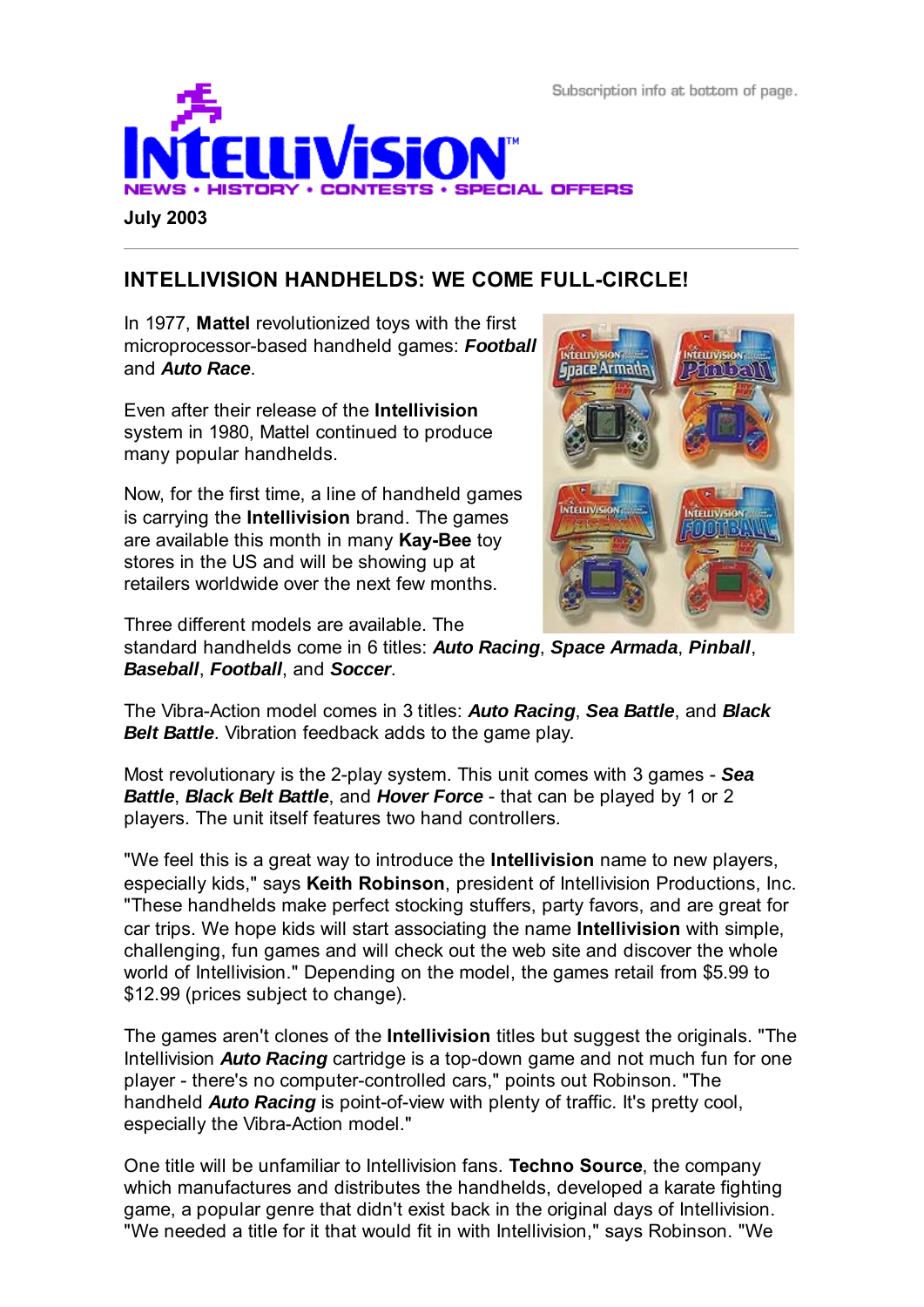figured we had *Sea Battle*, *Armor Battle*, and *Space Battle*, so why not *Black Belt Battle*?"



**Vibra-Action Handheld** 

2-player system with 3 games

A limited number of all the models will be available for sale at the **Classic Gaming Expo**, August 9 and 10 in Las Vegas.

**More information, including photos of all the games and models >**

### **ROAD TRIP TO VEGAS, BABY! CLASSIC GAMING EXPO 2003!**



Less than one month to go until the **Classic Gaming Expo** in Las Vegas, August 9 & 10! **Intellivision Productions, Inc.** is proud to be a sponsor of the Expo. We show up every year - you should, too! Why?

Dozens of the pioneers of video games - creators of your favorite games - answering your questions and signing autographs.

Thousands of games and consoles for sale from common to rare - complete your collection or relive your childhood!

Brand-new and previously unreleased games for various classic systems available for sale!

- Museum of rare consoles and peripherals.
- Over 50 classic arcade games, all on free play!
- Contests, auctions, door prizes!
- A roomful of hundreds and hundreds of people who think your obsession with 25-year-old video games is perfectly normal!
- And, hey, a weekend in Vegas!

And for the fifth year, **Intellivision Productions, Inc.** will have a booth where you can experience the past, present, and future of **Intellivision:**

- **THE PAST:** Meet with **Blue Sky Rangers** and talk about the old Mattel era; play classic and unreleased **Intellivision** games on actual consoles; take on the never before seen **Tutorvision** educational games (see *Intellivision Lore*, below).
- **THE PRESENT:** Try out and purchase our latest releases: **Intellivision 25** and **Intellivision 10 direct-to-TV game systems**, **Intellivision handheld games** (see above story), and **Intellivision Greatest Hits** for PC and Mac.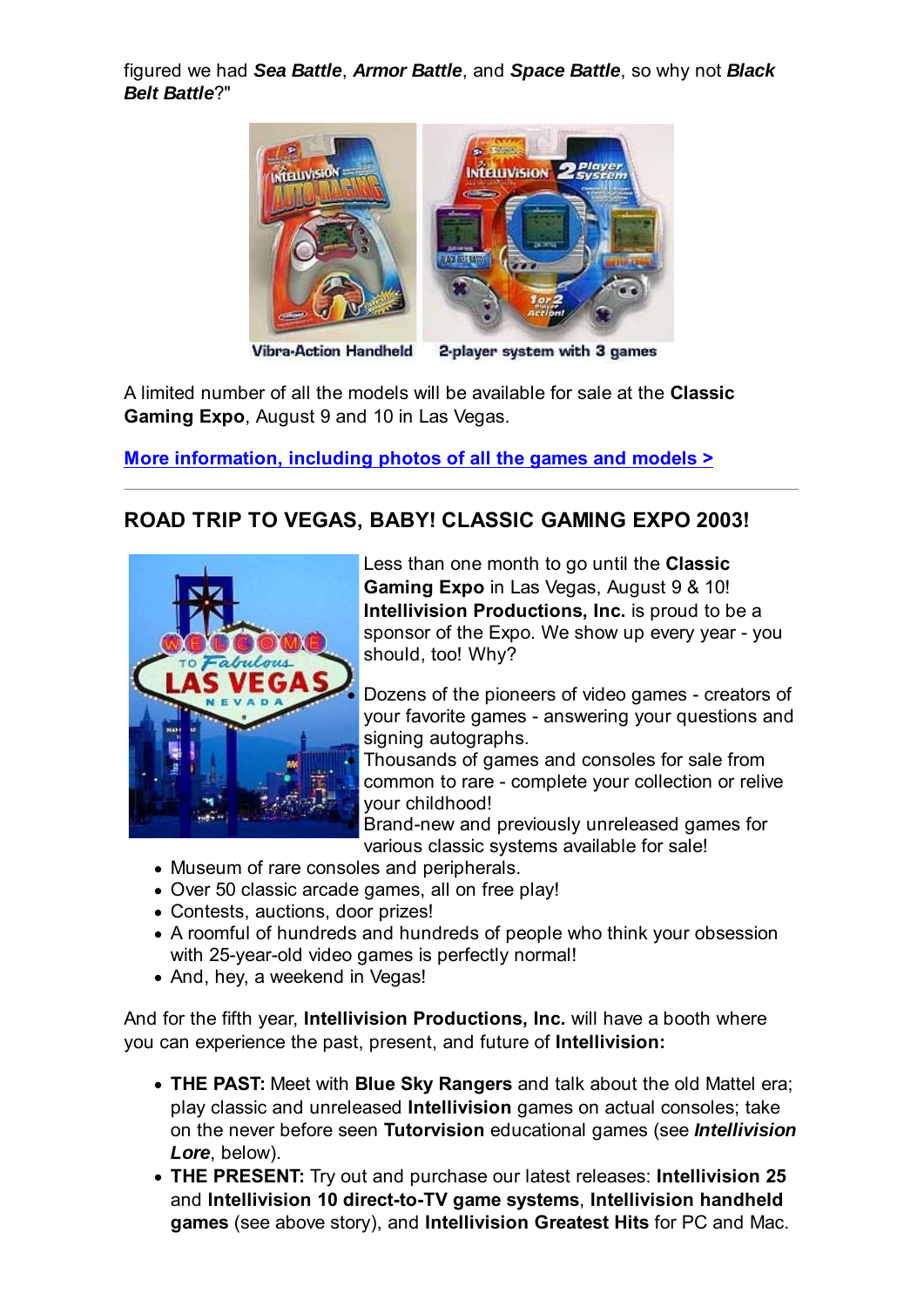**THE FUTURE:** If everything goes according to schedule, see the first-ever public demonstration of the **next** Intellivision project! Everyone will be talking about this one!

We hope you can make it. It's fun for us to meet the Intellivision fans, but it's also important for us to hear your suggestions, comments, and complaints. The feedback we get during the Expo weekend affects the direction **Intellivision** takes for the next year!

For information on registration and discounts on rooms and airfare, visit the **Classic Gaming Expo** web site! Be there!

**Info on the 2003 Classic Gaming Expo >**

### **FOUR TIMELY ANNOUNCEMENTS**

**1.** The half-hour TV show *Icons* on **G4**, the network devoted exclusively to video gaming, looks at the history of **Intellivision**: "We take an in-depth look at the Intellivision. Get the true story behind how they began, the world's first console war, and who

won. With interviews from people who were there, we show you what happened to Intellivision and where it is today." **Thursday, July 17, 5 pm Eastern, 3 pm Pacific.** Check their web site for future airings.

#### **Intellivision on G4 >**

**2.** There are many good reasons to attend the **Comic-Con** expo in San Diego this month, but meeting **Blue Sky Ranger Keith Robinson** isn't one of them. In last month's newsletter we announced that Robinson would be in the **National Cartoonist's Society** booth at **Comic-Con**, **July 17 through 20**. Unfortunately,

Keith has had to cancel his appearance due to upcoming deadlines on a new Intellivision project. What project? We aren't allowed to say yet, but we plan to announce it at the **Classic Gaming Expo** August 9.

#### **Info on Comic-Con 2003 >**

**3.** Interested in video game design? Get the new book *Ultimate Game Design: Building Game Worlds* by **Tom Meigs**. Tom used to work at **Realtime Associates**, the game development studio founded by **Blue Sky Ranger David Warhol** (*Thunder Castle*). Realtime produced all of the original **INTV Corp.** titles for **Intellivision**, then went on to produce games for the **Nintendo**,

**Sega**, and **PlayStation** systems. In addition to Tom's personal insights and expertise, the book features interviews with game developers from throughout the industry, including Mr. Warhol himself.

#### **Get more info and order** *Ultimate Game Design* **on Amazon.com >**

**4.** Last but not least, another new book: *The Fat Man on Game Audio: Tasty Morsels of Sonic Goodness* by **George Alistair Sanger**. If you've been paying attention at all, you should know that **George "The Fat Man" Sanger**, the biggest name in





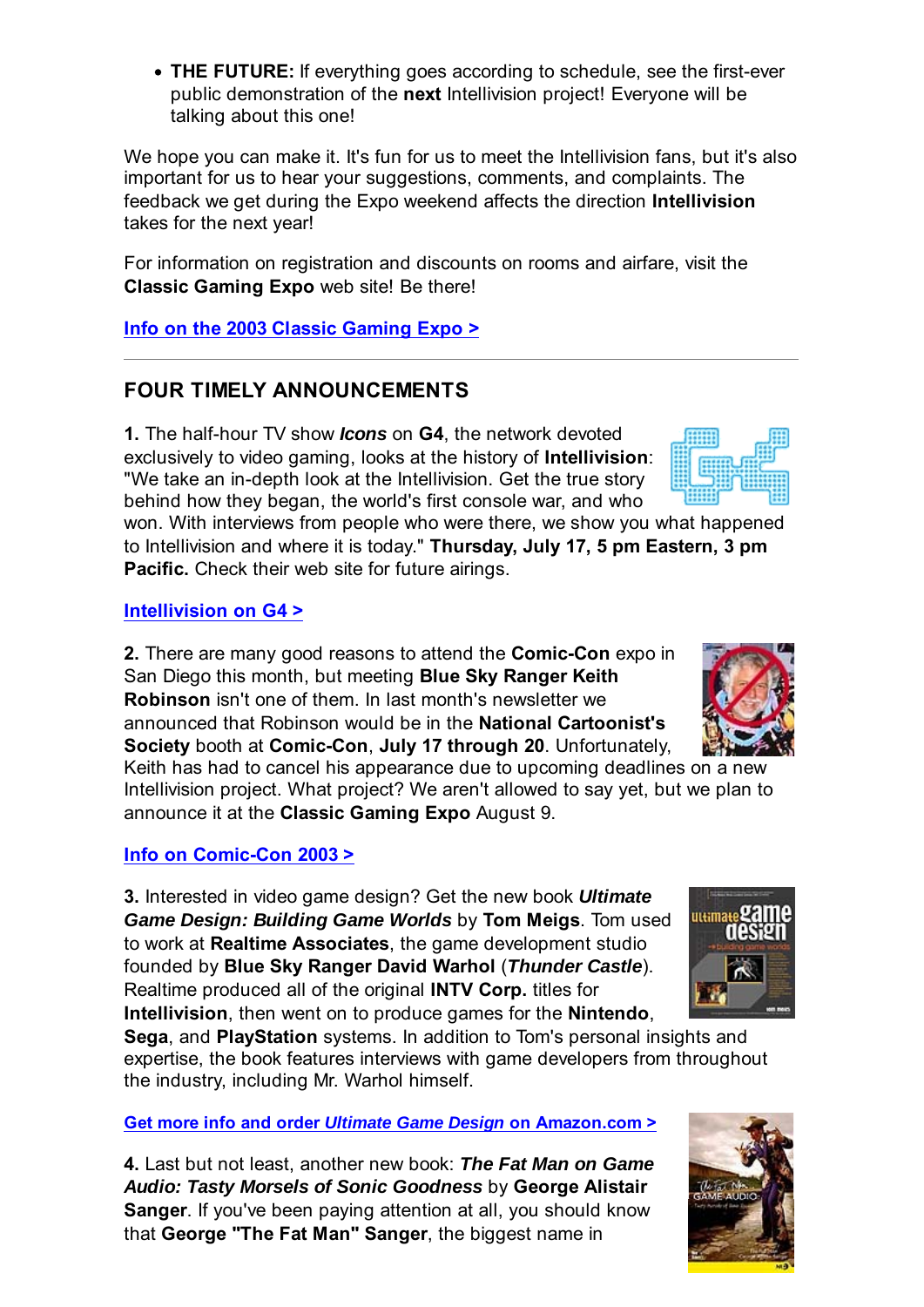computer game music, got his start with the theme for **Intellivision's** *Thin Ice* in 1983. This book is a must-have for anyone wanting to work in computer or video game audio, but its scope goes far beyond that. This is a memoir of how George applied common sense for business and uncommon sense for self-promotion to become **The Fat Man** - a successful brand who is having way too much fun. Anyone interested in running his or her own business of any kind will find loads of tips, laughs, and inspiration.

**Read sample pages and order** *The Fat Man on Game Audio* **on Amazon.com >**

### **INTELLIVISION LORE FROM THE FILES OF THE BLUE SKY RANGERS:**



## **TUTORVISION**

In 1989, **INTV Corp.** made a deal with **World Book Encyclopedia** to manufacture an educational video game system called **Tutorvision**. The **Tutorvision** console would be a modified **Intellivision**, molded in gold plastic. Two sets of eight cartridges, one for

younger children, one for older, would be produced. The **World Book** direct sales staff would market **Tutorvision** as they did encyclopedias - get the console and one set of the cartridges for a low monthly payment.

Part of the sales pitch would be that the family was also getting a game machine; while the **Tutorvision** cartridges would only work in a **Tutorvision** console, the **Tutorvision** console could play the entire library of **Intellivision** cartridges.

As they had on all their other original titles, **INTV Corp.** turned to **Realtime Associates**, headed by **Blue Sky Ranger David Warhol** (*Mind Strike*, **Thunder Castle**), to develop the sixteen **Tutorvision** cartridges. Dave, in turn, hired **Steve Ettinger** (*Hover Force*), **John Sohl** (*Astrosmash*), **John Tomlinson** (*Mission X*), **David Stifel** (*Game Factory*), and **Doug Williamson**, a recent graduate of Dave's alma mater **Pomona College**, to program the individual games. **Dave Warhol** did the music based mostly on classical themes, and **Connie Goldman** did the graphics, including the animated **Tutor Tiger** for the younger kids' games.



Tutorvision prototype console with<br>Wordcalc title screen and mascot: **Tutor Tiger.** 

Half of the games were designed by producers at **World Book** in Chicago, half were farmed out to **J. Hakansson Associates**, an educational consulting firm in Berkeley, California. Designers **Joyce Hakansson** and **Caroline Earhart**, storyboarder **Mitchell Rose**, and others worked closely with the **Realtime** programmers.

**John Sohl** recalls pointing out a few punctuation errors in the game *Story*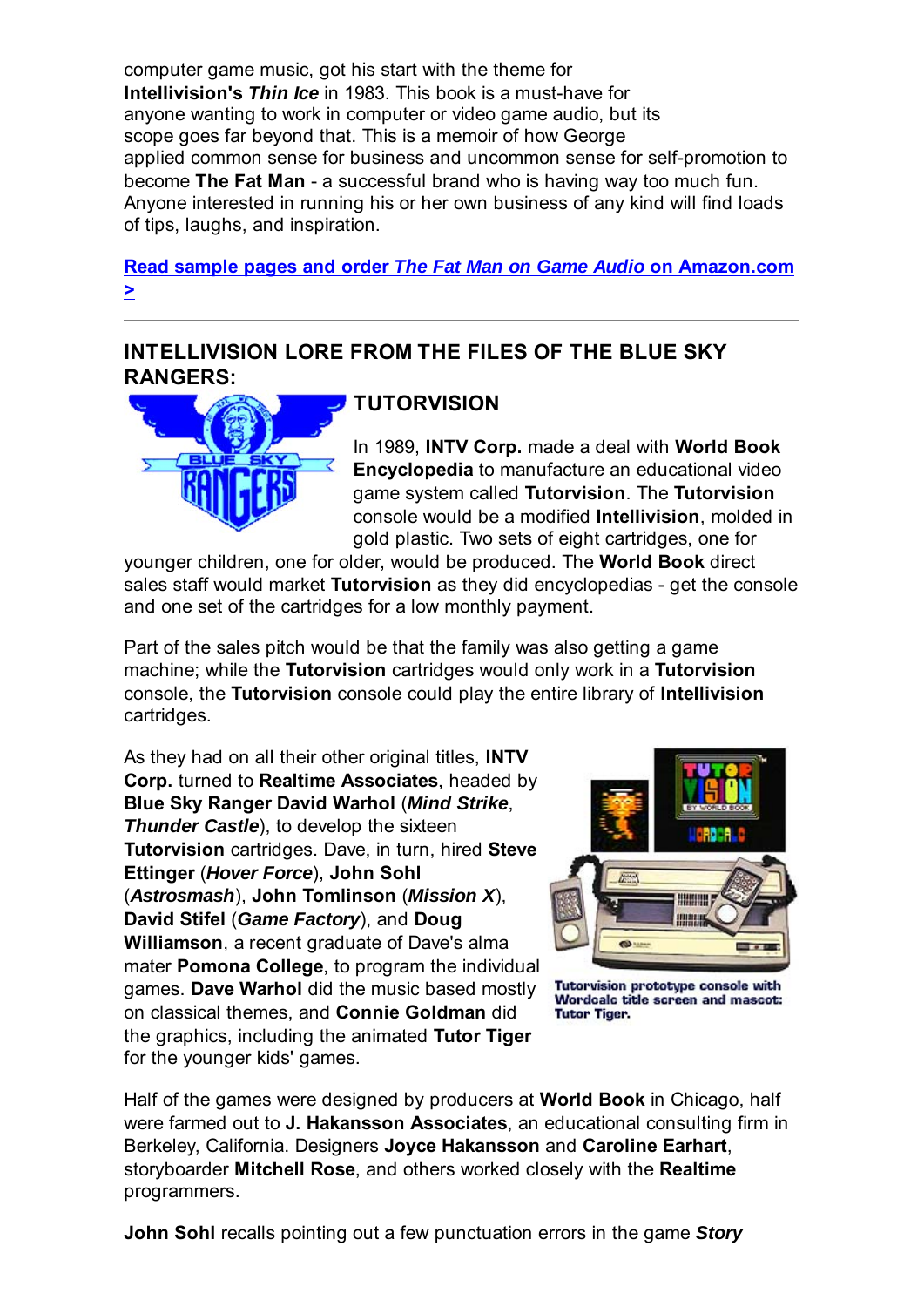**Stoppers**. "[The designer] seemed to be amazed that I was, at the same time, a programmer AND someone who knew the difference between the usage of a colon and a semicolon."

**Dave Warhol** designed a new operating system for the **Tutorvision** called **REX** (for **R**evised **EX**EC). This new OS gave programmers more direct control over the system hardware, such as graphics RAM and controller inputs. Most importantly for educational games, it included a writing routine using a half-size proportional font, allowing much more text to appear per screen.

Everyone seemed happy with the completed games, so why it all fell apart is unclear. In 1990, **World Book** and **INTV Corp**. filed lawsuits against each other. The same year, **INTV** filed for bankruptcy. **Tutorvision** was never released and was mostly forgotten.

Over the years, flotsam and jetsam from the project have shown up. In 1997, collector **Ted Brunner** found a prototype gold **Tutorvision** console in a Chicago-area thrift store. **Sean Kelly**, co-founder of the **Classic Gaming Expo**, found bins of empty gray plastic cartridges stamped **"Tutorvision"** in the El Centro, California facility that used to assemble **Intellivision** cartridges for **INTV**.

But most importantly, when **Realtime Associates** moved two years ago from its El Segundo offices to new digs in Los Angeles, a box of 5 1/4 inch floppy discs and a beat-up **INTV System III** console were found. The console turned out to be a working **Tutorvision** prototype. The discs contained archives of fourteen **Tutorvision** games. For the first time in over 10 years, the games could again be played.

For younger children:

- *Nounsense* (parts of speech)
- *Busy Bodies* (jobs & workplaces)
- *Map Mazes* (reading maps)
- *Tale Teller* (building paragraphs)
- *Zoo Review* (capitalization and punctuation)
- *Jungle Math* (basic math)
- *Shapes in Space* (fractions)

For older children:

- *Tops in Terms* (word definitions)
- *Write it Right* (spelling)
- *Wordsmith* (constructing sentences)
- *Story Stopper* (advanced punctuation)
- *Wordcalc* (math word problems)
- Time Trip (history)
- *Geo Graphics* (geography)



Geo Graphics. The built-in font for the Tutorvision is less blocky than the Intellivision font.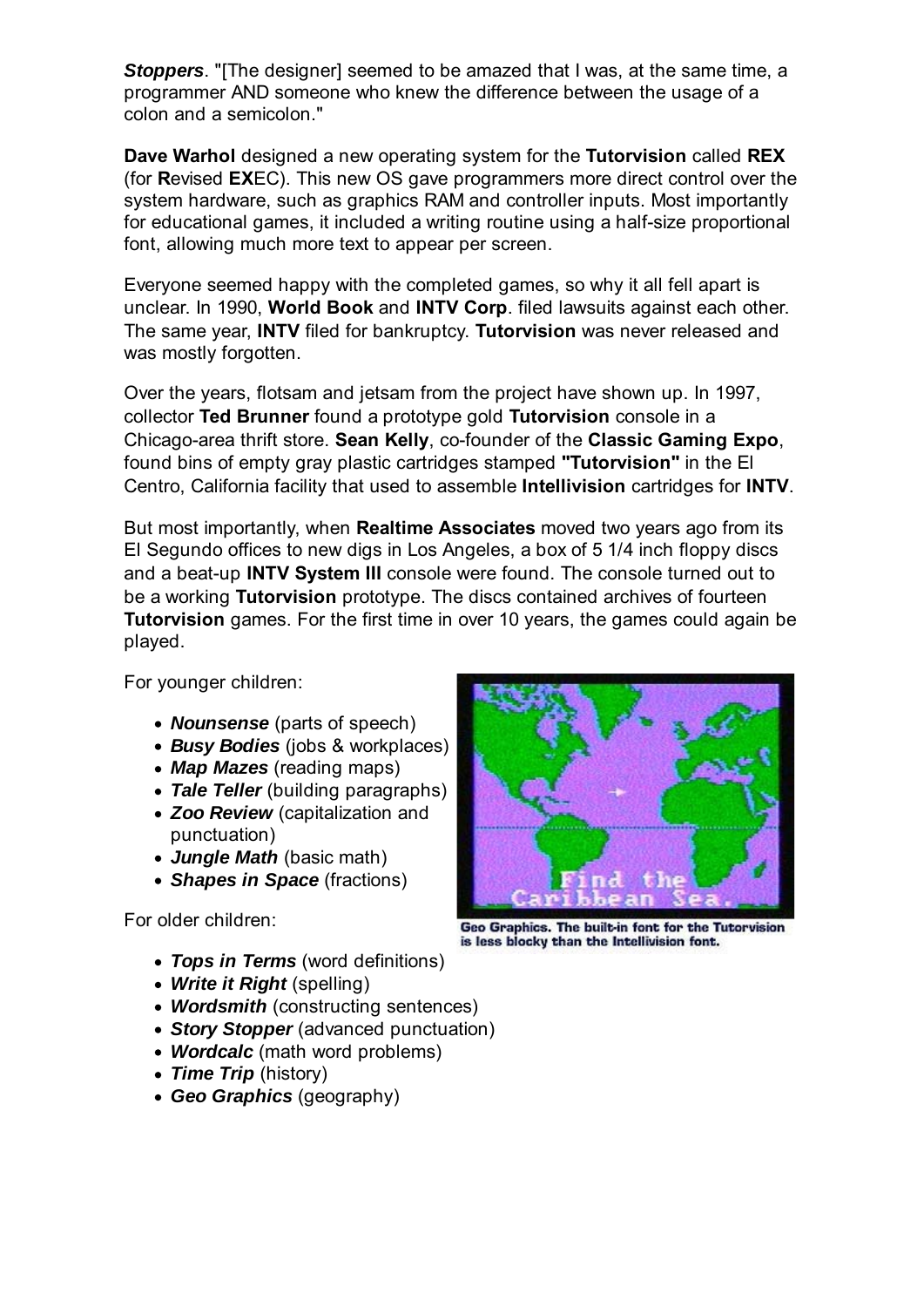

Wordcalc (left): set up equations for word problems. Time Trip (right): match events to years on the timeline. Note both use the half-height proportional font made possible by the Rex operating system.

**Dave Warhol** recalls the history game *Time Trip.* Events are listed that the player either has to match to a year or to put in order of occurrence.



"It had a lot of American events," says Dave, "like 'Washington becomes president,' and 'Declaration of Independence signed.' After we delivered it, the guys at World Book said that they'd also need a version they could sell in Canada.

"The next day I called to tell them I was modeming them a Canadian version. They were like 'Wow! How did you do that so fast?' Then they downloaded the game and found that all the events were now 'Washington becomes president, eh?' and

'Declaration of Independence signed, eh?' Everything was **David Warhol** exactly the same except with 'eh?' appended."

A legitimate Canadian version took a little longer to produce.

**Intellivision Productions** is trying to sort out the legalities so that the 14 games (15, counting the Canadian *Time Trip*) can be released in a future **Intellivision** collection. The existence of the final two games is still being investigated. We will also be posting more detailed descriptions of each game, along with screen shots, to our web site.

But in the meantime, the games will make their delayed world premiere at the **Classic Gaming Expo**, August 10 and 11 in Las Vegas (see above story). Come test yourself in math, grammar, and Canadian history, eh?

## **ASK THE BLUE SKY RANGERS!**

#### **Nick Cihlar** writes:



Why couldn't **Mattel** make a 128-bit console? I would like to see **Mattel** come back and compete with **Sony**! Give me your best reason. It would be a big comeback.

**Hal**, fictional leader of **The Blue Sky Rangers**, replies: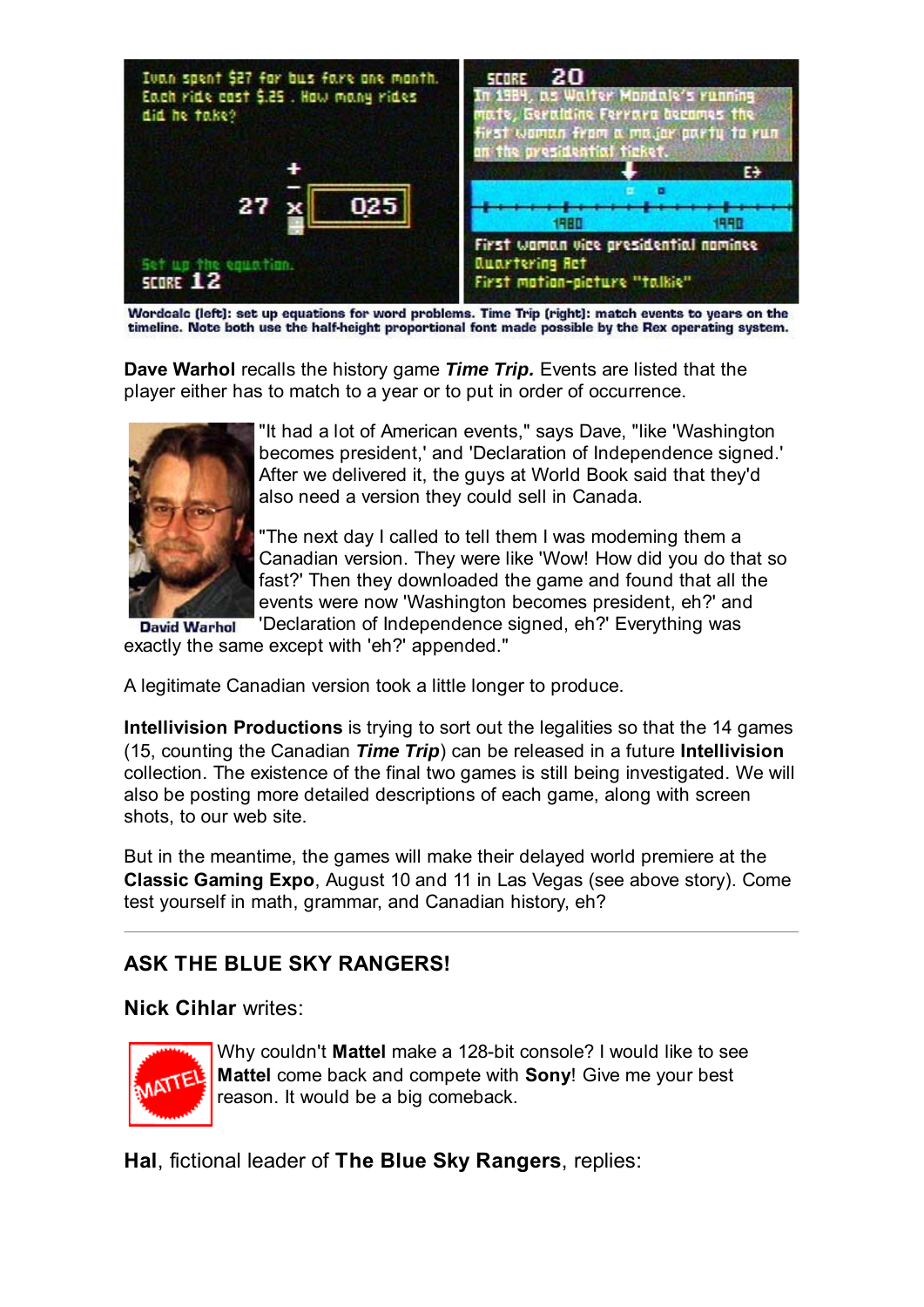

*V*@ceA<sub>,</sub> ["|åAà^A"&i^Aœ&Y{^àæ&\E&q#Aã"@EAOEjåA["O^ *QRWWKHRQO\RQHZDLWLQJIRULW*

*In April 2000,* **Electronic Gaming Monthly** *scooped the other video- and computer-game magazines by announcing Mattel's upcoming new videogame system, Giga Intellivision.*

*The magazine reported that the system would feature "the recently announced AMD 1.6 GHz processor, an as-yet-unnamed graphics processor (thought to be developed by a relatively unknown team called Lipra 1 Technologies), an internal 8 GB hard drive for saves, built-in cable modem, DVD/CD player, Dolby Digital sound system, and in a novel approach to the*



*market, a deluxe model will be shipped with a 100-watt, six-speaker sound system, including subwoofer. Korean giant Daewoo will be primarily involved as a manufacturer."*

*Within hours of the magazine hitting the newsstands, we started getting e-mails at Intellivision Productions asking if we knew anything about when the Giga Intellivision would be released. The fans were ready to line up to order it!*

*Unfortunately for them, the article was an April Fool's joke.*

*So why doesn't Mattel make a 128-bit console? Well, remember that Intellivision no longer has any connection with Mattel so this is just our speculation, but the simplest answer is that after the billions of dollars Mattel lost during its forays into the interactive gaming business in the early '80s and the late '90s, if Mattel's management announced they were going to try taking on Sony, the stockholders would storm the headquarters with torches and pitchforks.*

**Got a question for the Blue Sky Rangers? Write us here >**

# **THE INTELLIVISION TRIVIA CONTEST!**

120 of you entered last month's trivia contest. The question:

*Space Armada* **and many other games have hidden names or messages in them. But which released Intellivision cartridge has an entire other** *game* **hidden in it that can be consistently revealed with the right key presses?**



Many people answered *Astrosmash*. While the *Astrosmash* cartridge does indeed have a second game hidden inside, it **cannot** be consistently revealed with the right key presses.

But 45 of you had the correct answer: *Dig Dug*. Pressing and holding 4 and 7 on both hand controllers and hitting RESET will reveal the game *Deadly Dogs*. *Deadly Dogs* is *TRON Deadly*

*Discs* played by the hot dogs from *BurgerTime*. (The explanation of this can be found on our web site and on the *Intellivision Lives!* CD-ROM in the *Dig Dug* production notes.)

From the 45 correct answers, the random number generator at http://www.random.org/ selected **Dale R. Theobald** as the winner of an